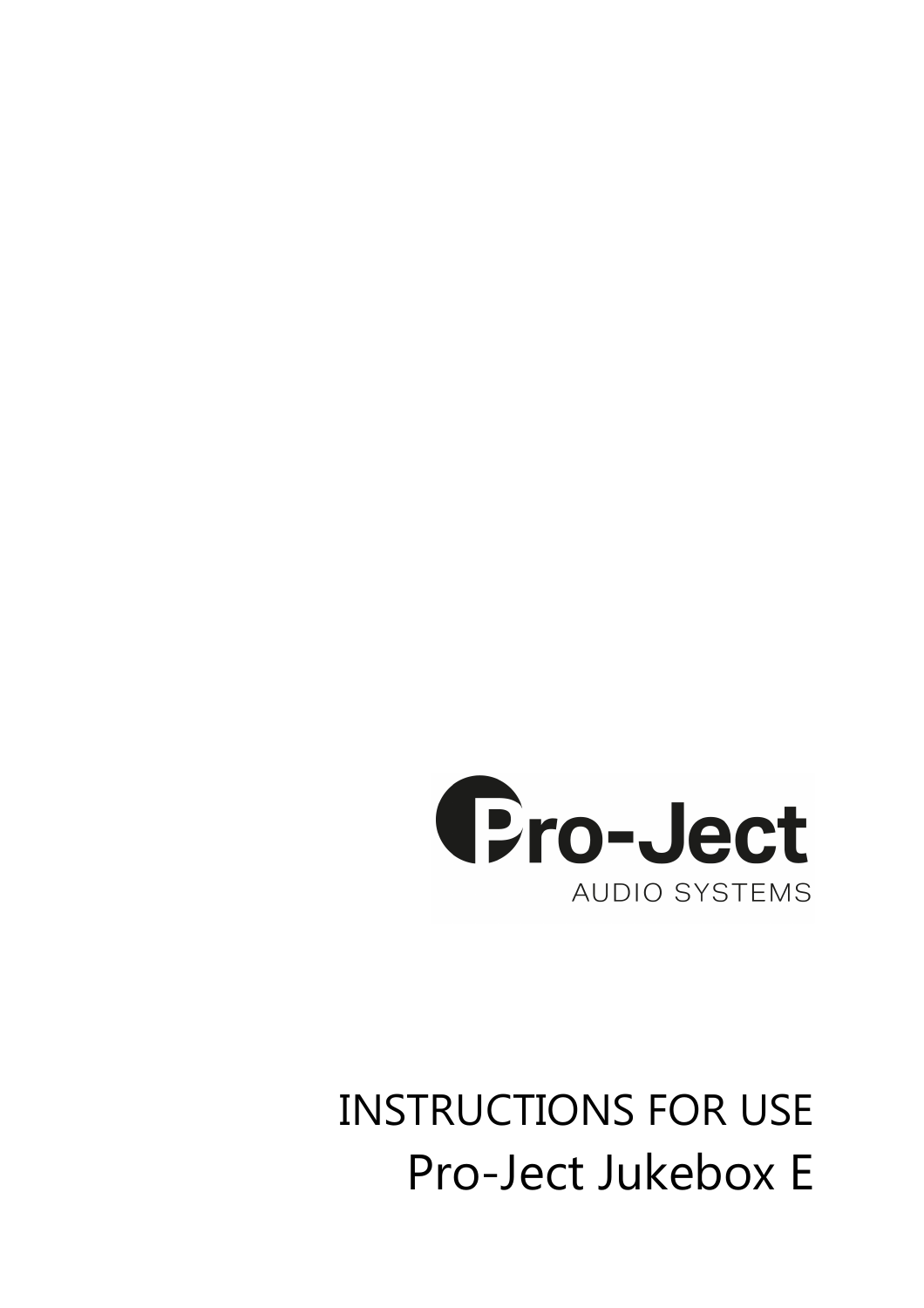



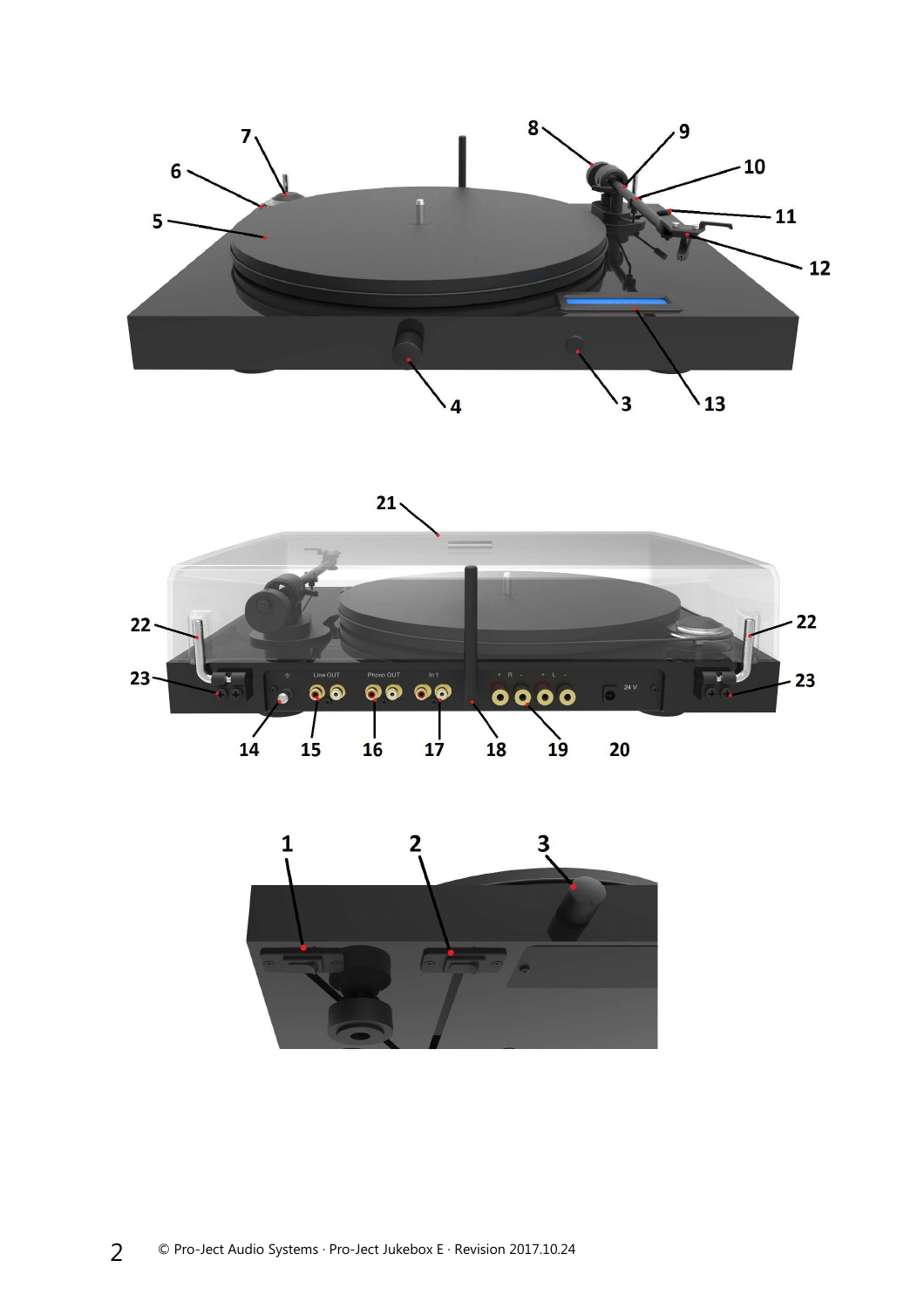

# *Jukebox E*

# *Controls, features and connections*

- (1) TURNTABLE MOTOR SWITCH
- (2) AMPLIFIER ON/OFF SWITCH
- (3) REMOTE CONTROL
- (4) INPUT SELECTOR, VOLUME CONTROL
- (5) PLATTER
- (6) DRIVE BELT
- (7) STEPPED DRIVE PULLEY
- (8) TONEARM COUNTERWEIGHT
- (9) TONEARM TUBE
- (10) TONEARM REST AND REMOVABLE TRANSPORT LOCK
- (11) TONEARM LIFT LEVER
- (12) HEADSHELL WITH FINGER LIFT
- (13) TURNTABLE DISPLAY
- (14) EARTH CONNECTION
- (15) LINE OUTPUT
- (16) PHONO OUTPUT
- (17) LINE INPUT
- (18) BLUETOOTH ANTENE
- (19) SPEAKERS OUTPUT
- (20) POWER SUPPLY SOCKET
- (21) LID
- (22) LID HINGE
- (23) HINGE FASTENERS

POWER SUPPLY (NOT SHOWN) \*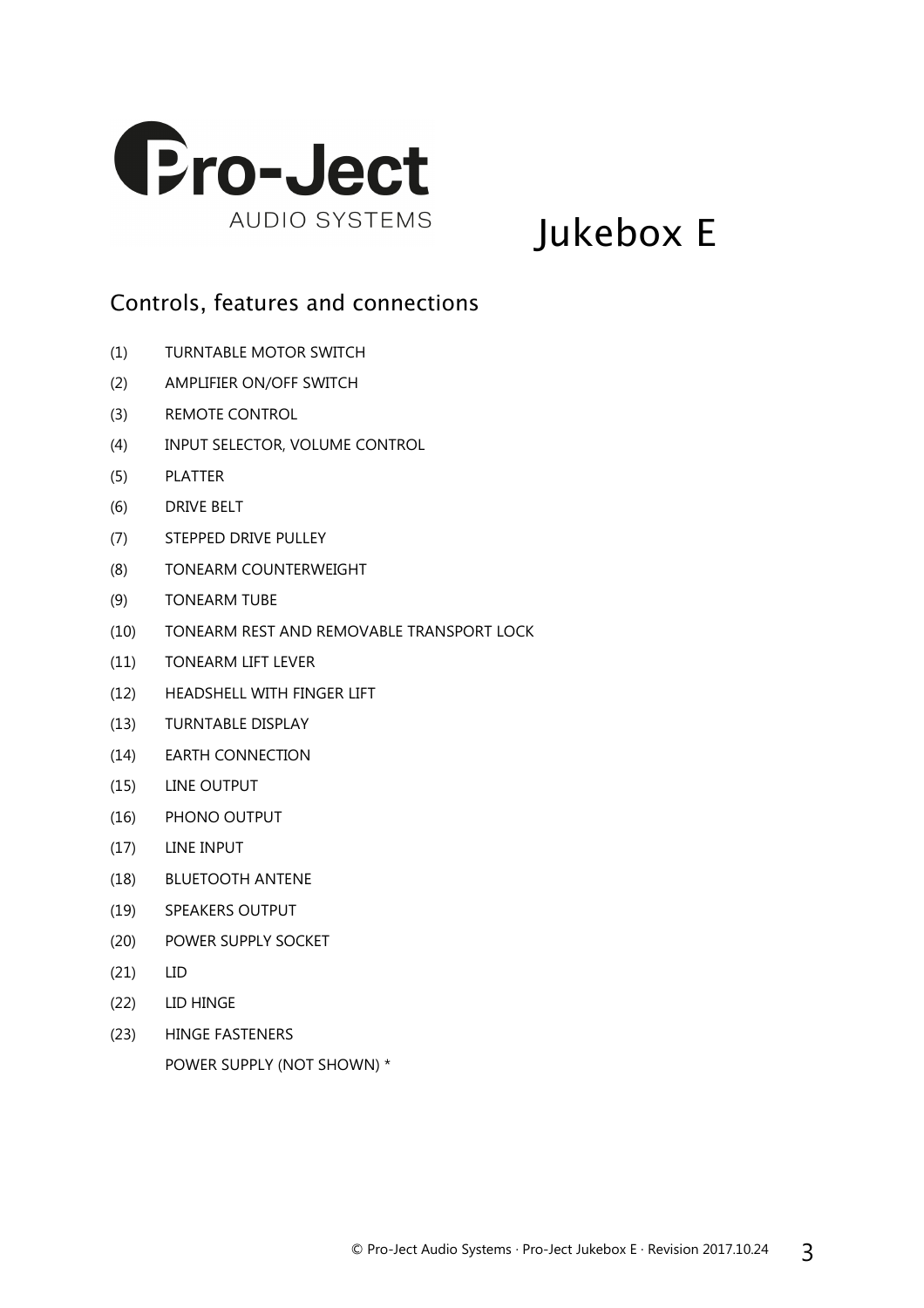Dear music lover,

Thank you for purchasing a record player from Pro-Ject Audio Systems.

In order to achieve maximum performance and reliability with this record player you should study these instructions for use carefully.



**!** *Warning of a hazard for the user, the unit or possible misuse* 



*Important notice* 

The following instructions for adjusting the cartridge are provided in case the cartridge is replaced by a different model at a later date.

During assembly and adjustment of the deck small parts could be lost if not carefully placed in a suitable receptacle. Before starting assembly make get fwqmiliar with the parts listed above and correspondingly numbered in the technical drawings above. Separately packed items are marked with an asterisk \*.

#### *Safety instructions*

*The power supply is used to connect and disconnect the unit from the mains. Make sure that the plug is easily accessible at all times. Hold the plug when unplugging the power cord. Never handle the power cord while your hands are wet or damp.* 



*Avoid letting liquids enter the device. Never place any item containing liquid, like a flower vase, on or near the device. Never spill any liquid on the device. Never place any naked flame sources, like lighted candles, on or near the device. The product shall not be used in damp or wet locations, next to a bathtub, sink, swimming pool or any other similar conditions. Keep plastic bags away from children to prevent any risk of suffocation.* 

#### *Platter and drive belt installation*

Please remove brown paper insert which holds the platter in transport position. Put the felt mat on the top of the platter. Install the drive belt as shown in the following illustration.

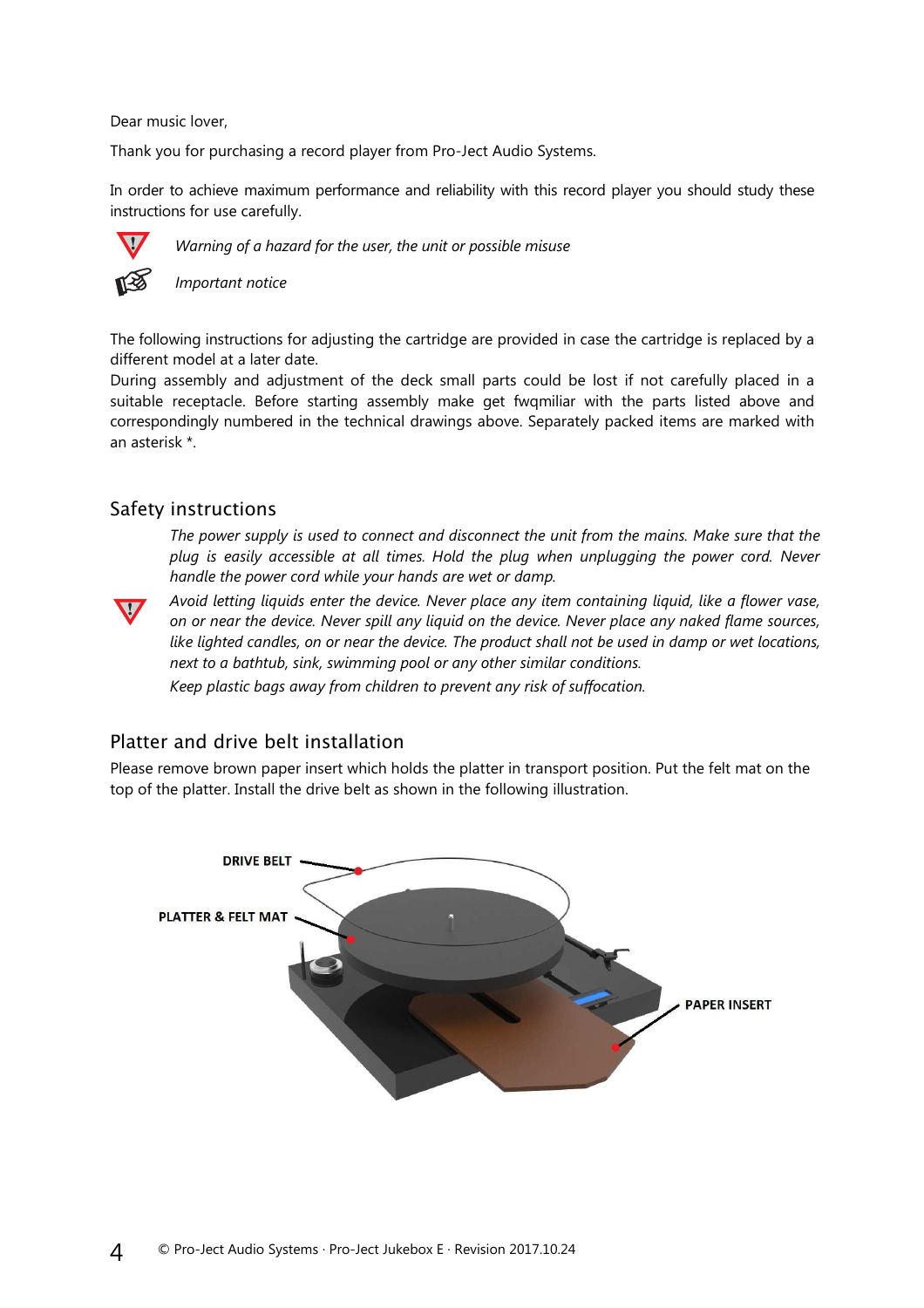# *Cartridge downforce adjustment*

The counterweight (8) supplied is suitable for cartridges weighing between 3 - 7g (weight no. **81**). The counterweight is pre-set perfectly from the factory.

In case you need to set the tracking force, please read following instructions:

Place the stylus pressure gauge onto the platter. To adjust the amount of pressure, carefully move the counterweight along the support rod, until the stylus pressure is sufficient to raise the pressure gauge to the level position. Moving the counterweight away from the cartridge will reduce pressure and towards will increase pressure. Finally secure the counterweight using hexagonal key provided. If the stylus gauge becomes level, then the correct pressure has been achieved. However if the there is insufficient or excessive pressure the gauge will either not move or tilt down.



*Take care to connect the left and right channels correctly. The right channel is usually marked red, the left channel black or white.* 

*The red speaker terminals carry the positive signal (+), the black speaker terminals the negative signal (–). Make sure the polarity of the connection is correct at each end of the cables.*

# *Connection to the speakers*

The output terminals accept loudspeaker cables terminated with  $4 \text{mm} \oslash 8$  Banana plugs, spades connectors or naked wire.

#### *Line output*

**!**

A power amplifier or active loudspeakers can be connected to the output sockets marked **Line OUT (15)**.

#### *Phono output*

To use an external phono preamplifier, connect the RCA sockets marked **Phono OUT (16)**. The earthing wire may be connected to the screw terminal if you encounter hum problems when using the turntable.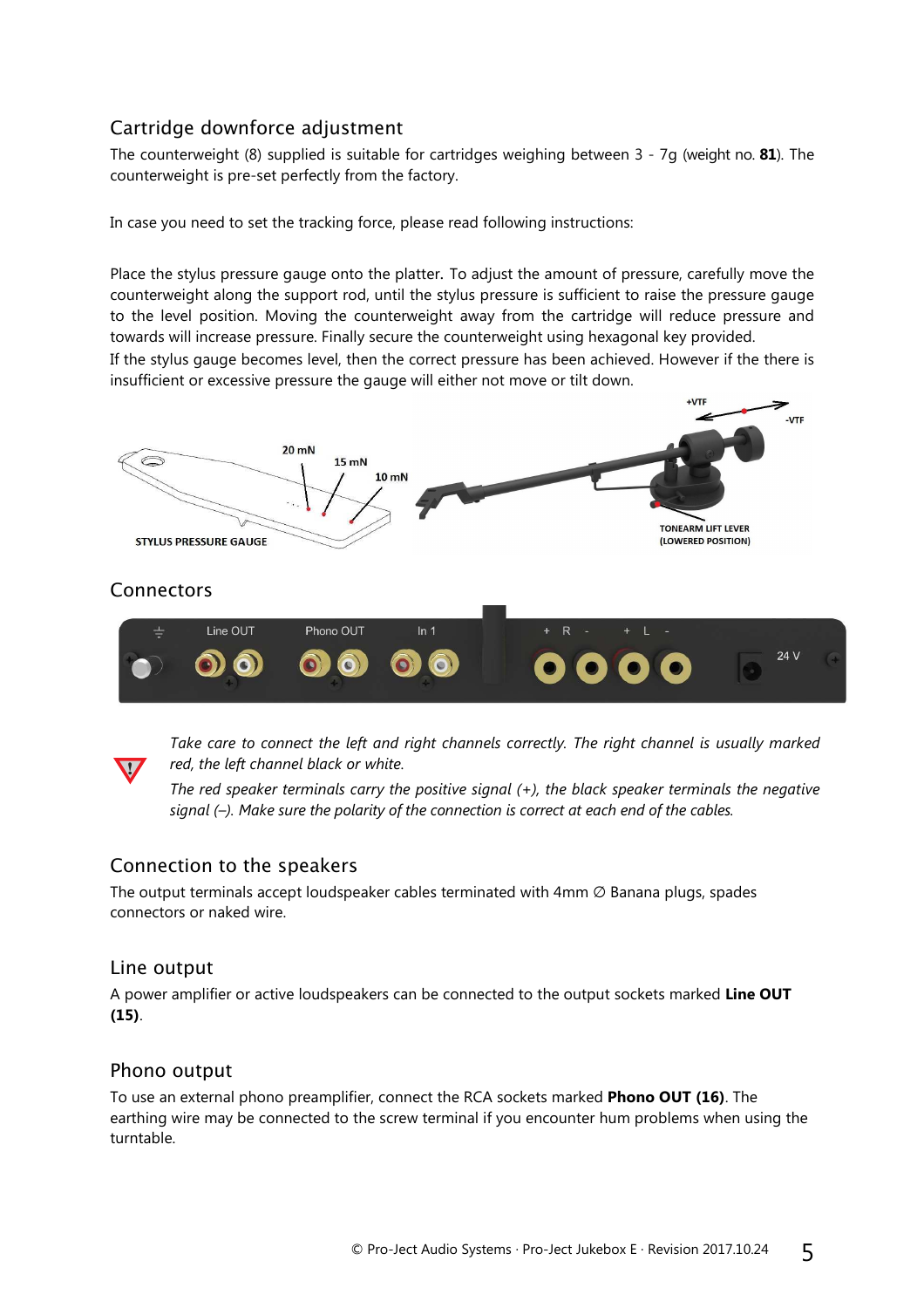#### *Line inputs*

Line level sources such as CD player, radio or TV can be connected to the input sockets marked **In1 (17).**

#### *Mains power connection*

Connect the low voltage plug from the power supply to the **24V socket (20)** before connecting the power supply to the mains.

#### *Switching ON and OFF (turntable motor)*

The rocker switch (1) on the bottom turns the motor of the turntable

#### *To switch on from standby or to standby (amplifier)*

The rocker switch (2) on the bottom turns the unit on or back into standby.

# *Control of the unit using the knob on the front*

#### *Standby*

After the unit is powered on by the rocker switches on the bottom, pressing the knob for 3 seconds, turns the unit on. For turn the unit back to standby press the knob again for 3 seconds



It is important to turn the unit to standby before it's powered off by the switch on the bottom. To not follow this step may cause damage to the speakers.

#### *Input selector*

After the unit is turned on, pressing the button in the middle selects desired input. After start Bluetooth input is always selected. Pressing input button changes inputs in following order: Bluetooth > Turntable > Line In. Bluetooth input gives a "beep" sound when selected. Selected input is indicated on the top line of the display.

#### *Volume*

Adjust the volume to the desired level rotating the knob. Volume can be set in 33 steps (0-32) and is indicated on the bottom line of the display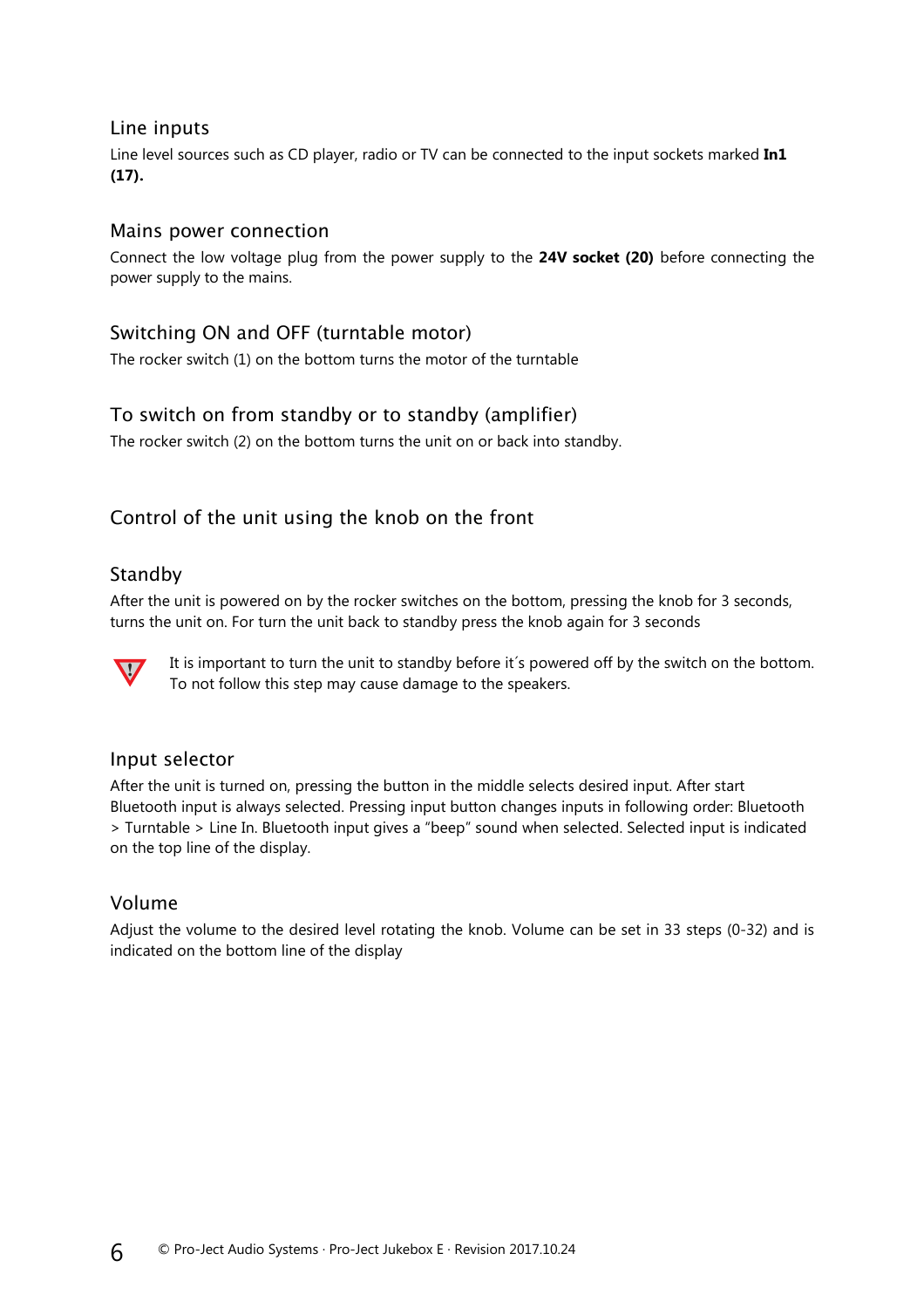#### *Remote control*



red button turns the unit on or back into standby **Mute** activate/deativate mute **Bass+/Bass-/Treble+/Treble-** tone control **Loudness** activate/deactivate Loudness **Bluetooth/Turntable/Line** in direct access to input **Volume+/Volume-** adjust volume

#### *Bluetooth connection*



Bluetooth is active only when Bluetooth input is selected. Juke Box E remembers last paired unit and reconnects automatically when available and if the bluetooth device allows automatic reconnections.

Juke Box E doesn´t request any pairing code confirmation.



Only one active Bluetooth connection is possible at a time. If the unit can't be found in Bluetooth search window in mobile device, make sure that there is no other active Bluetooth connection.

Bluetooth input gives 2 different "beeps",

First appears when Bluetooth input is selected. And in case of Bluetooth device disconnects.

Second appear when Bluetooth device is found and connected.

#### **Pairing with Android devices**

Open **Settings** and tap on **Bluetooth.** Turn on Bluetooth and tap on **Scan.** Searched devices will show up. Tap on **"Juke Box E".** 

#### **Pairing with Apple devices**

Tap on **Settings,** tap on **Bluetooth**, turn on Bluetooth. Your device will automatically start searching for available devices. Tap on "**Juke Box E**".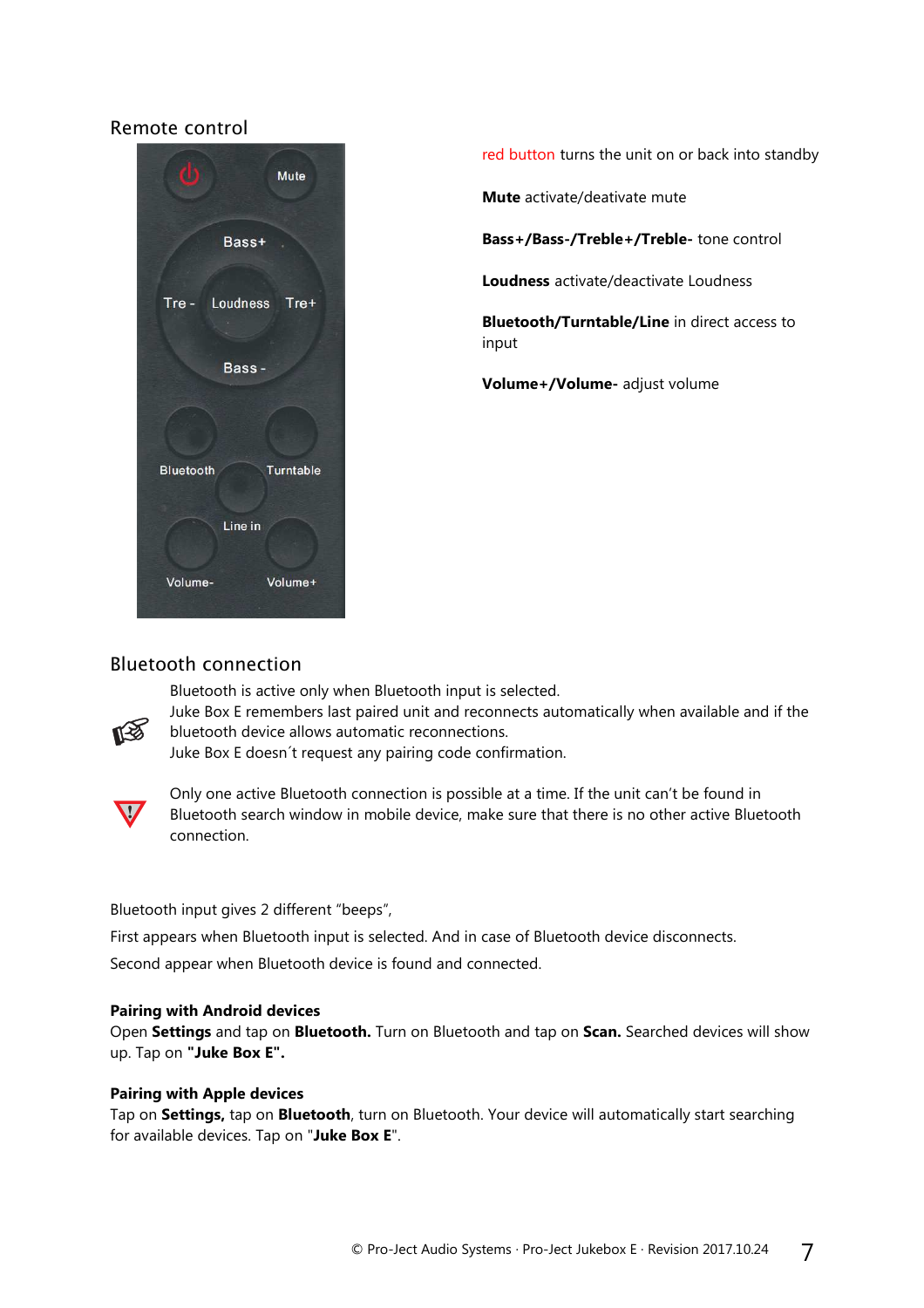# *Fitting the lid*

Fit the lid (dust cover) carefully over the lid hinges (22) and adjust the screws (23) until the lid stays open where you want it to without being too stiff to open or close.

# *Changing replay speed*

Put the belt (6) over the larger diameter part of the motor pulley (7). To revert to 33 r.p.m. repeat the proceedings using the smaller step on the pulley.



*For detailed product information please refer to the Pro-Ject web site* **www.project-audio.com.**

### *Maintenance and cleaning*

Your record player requires little or no regular maintenance. Remove dust with a slightly moistened antistatic cloth. Never use a dry cloth because this will create static electricity which attract more dust! Antistatic cleaning fluids are available at specialist stores but must be applied sparingly to avoid damage to rubber parts. It is recommended to fit the needle cover before cleaning or maintenance is carried out to avoid damage.

If the player is not used over a long period of time the drive belt can be removed to prevent unequal stretching.



*Always disconnect the record player from the mains power supply as a precaution before maintenance!* 

# *Mounting and connecting the cartridge*

\*\* All cartridges with half inch mounting holes can be fitted. Leaving the needle's protection cover on, fit the cartridge to the headshell (14) using the screws supplied with the cartridge by passing one screw through each slot in the headshell (14). Do not tighten the nuts yet.

Connect the tonearm wires to the cartridge pins as follows:

white  $\qquad$  left channel positive  $(L+)$ 

red  $right channel pos. (R+)$ 

green right channel return (R -)

blue left channel return (L -)

The full sound quality of the record player can only be achieved if the cartridge is correctly adjusted. Particular tools like the Pro-Ject alignment tool "Align IT" are required to accomplish this job properly.

If you are not well acquainted with the adjustment of cartridges you are advised to call upon the willing help of your Pro-Ject dealer to accomplish this task for you.



*Please note: Adjusting a cartridge and tonearm calls for the greatest care in order to avoid damaging the cartridge or tonearm bearings. Leave this work to your dealer if you are in any way unsure of the necessary steps and precautions to be taken.* 

# *Useful tips*

The record player should be positioned on a low-resonance surface such as wood or multiple layer ply board to avoid structural vibrations disturbing replay.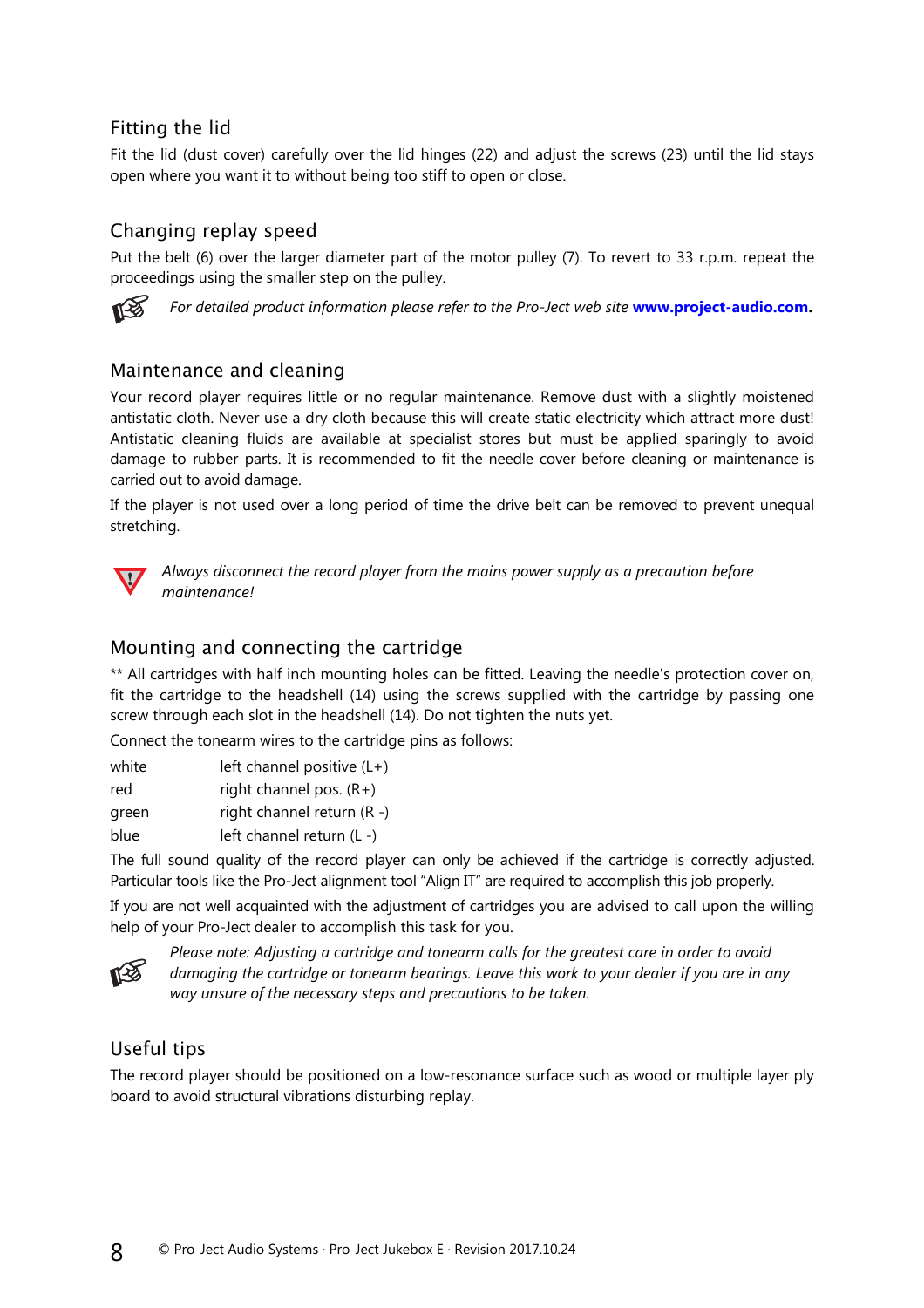# *Technical specifications Pro-Ject Jukebox E / Pro-Ject 8.6 E*

# *Turntable*

| Nominal speeds           | 33/45 r.p.m.          |
|--------------------------|-----------------------|
| Speed variance           | 33: ±0,80% 45: ±0,70% |
| Wow and flutter          | 33: ±0,29% 45: ±0,27% |
| Signal to noise          | $-65dB$               |
| Effective tonearm mass   | 8,0q                  |
| Effective tonearm length | 8,6" (218,5mm)        |
| Overhang                 | 22,0mm                |
|                          |                       |

# *Amplifier*

| Power output      | 2 x 50W at 4 ohms                   |
|-------------------|-------------------------------------|
| <b>SNR</b>        | $-75dB$                             |
| Volume control    | 32 step                             |
| $THD + N$         | 0,5% at 1kHz, RL = 8 ohms, $P = 1W$ |
| Crosstalk         | -80 dB                              |
| Phono amplifier   | Moving magnet (MM)                  |
| Phono gain:       | 43dB                                |
| Line level inputs | 2 pairs RCA                         |
| Amplifier gain    | 32 dB                               |
| Bluetooth         | $2.1 + EDR$                         |
| Treble equalizer  | +-12dB                              |
| Bass equalizer    | +-12dB                              |

# *General*

| Replacement battery remote control 2 x AAA                                     |                   |
|--------------------------------------------------------------------------------|-------------------|
| Power consumption                                                              | 4.5W              |
| Outboard power supply                                                          | 24V/4A DC         |
| Dimensions (W x H x D)                                                         | 415 x 118 x 334mm |
| Weight                                                                         | 5,0kg             |
| Dimensions packaging (W $\times$ H $\times$ D) 488 $\times$ 235 $\times$ 393mm |                   |
| Weight incl. packaging                                                         | 7ka               |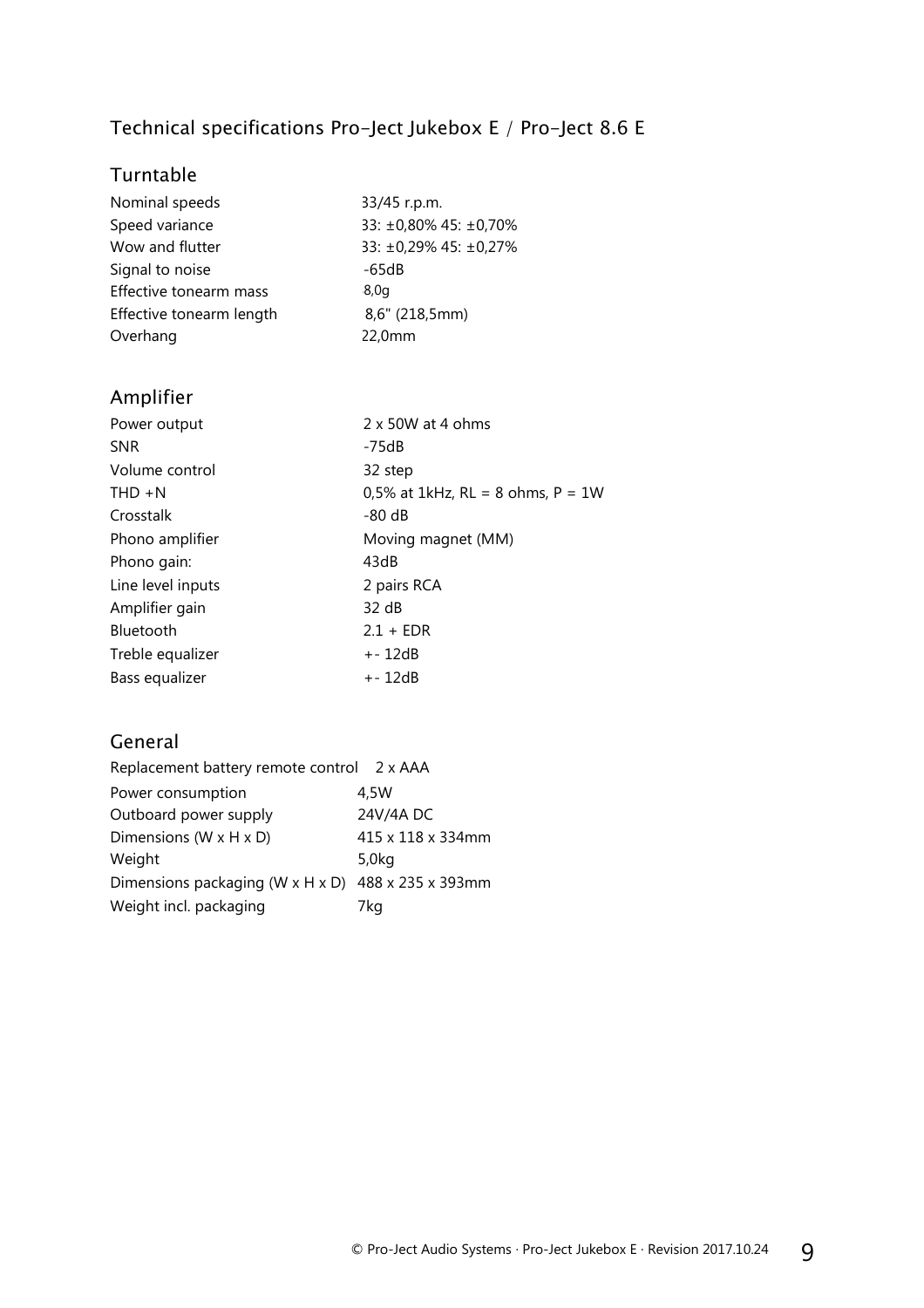## *Potential incorrect use and fault conditions*

Pro-Ject turntables are manufactured to the highest standards and undergo strict quality controls before leaving the factory. Faults that may possibly occur are not necessarily due to material or production faults but can sometimes be caused by incorrect use or unfortunate circumstances. Therefore the following list of common fault symptoms is included.

#### *The platter doesn't turn although the unit is switched on:*

The unit is not connected to the mains power supply. No mains at the socket. Drive belt is not fitted or has slipped off.

#### *No signal through one or other channel or both channels:*

No signal contact from the cartridge to the internal tonearm wiring or from that to the arm lead or from that to the phono box or between that and the amplifier. This could be due to a faulty plug, broken wire or solder joint or simply loose plug/socket connection. Phono input not selected at amplifier. Amplifier is not switched on. Amplifier or speakers are defective or muted. No connection to the loudspeakers.

#### *Strong hum on phono input:*

No earth connection from cartridge or arm or arm cable to amplifier, or earth loop.

*Distorted or inconsistent sound from one or both channels:* 

Record player is connected to wrong input of amplifier, or MM/MC switch incorrectly set. Needle or cantilever damaged.

Wrong r.p.m., drive belt overstretched or dirty, platter bearing without oil, dirty or damaged

#### *Service*

Should you encounter a problem which you are not able to alleviate or identify despite the above information, please contact your dealer for further advice. Only when the problem cannot be resolved there should the unit be sent to the responsible distributor in your country.

Guarantee repairs will only be affected if the unit is returned correctly packaged. For this reason we recommend keeping the original packaging.

Never return a record player without making sure that is it safely disassembled and correctly packaged in the original packaging according to the diagrams on the last page of this user guide. Please remove these parts and pack them separately: lid, counterweight (4), anti-skating weight (10) and belt (22).

Fit the cartridge protection cap and the transport lock for the tonearm tube (66), prior to carefully packaging the record player.

#### *Warranty*



*The manufacturer accepts no responsibility for damage caused by not adhering to these instructions for use and/or by transportation without the original packaging. Modification or change to any part of the product by unauthorized persons, release the manufacturer from any liability over and above the lawful rights of the customer.* 

Pro-Ject Audio Systems is a Registered Trademark of H. Lichtenegger.

This guide was produced by: Pro-Ject Audio Systems Copyright © 2017. All rights reserved.

The information was correct at the time of going to press. The manufacturer reserves the right to make changes to the technical specification without prior notice as deemed necessary to uphold the ongoing process of technical development.